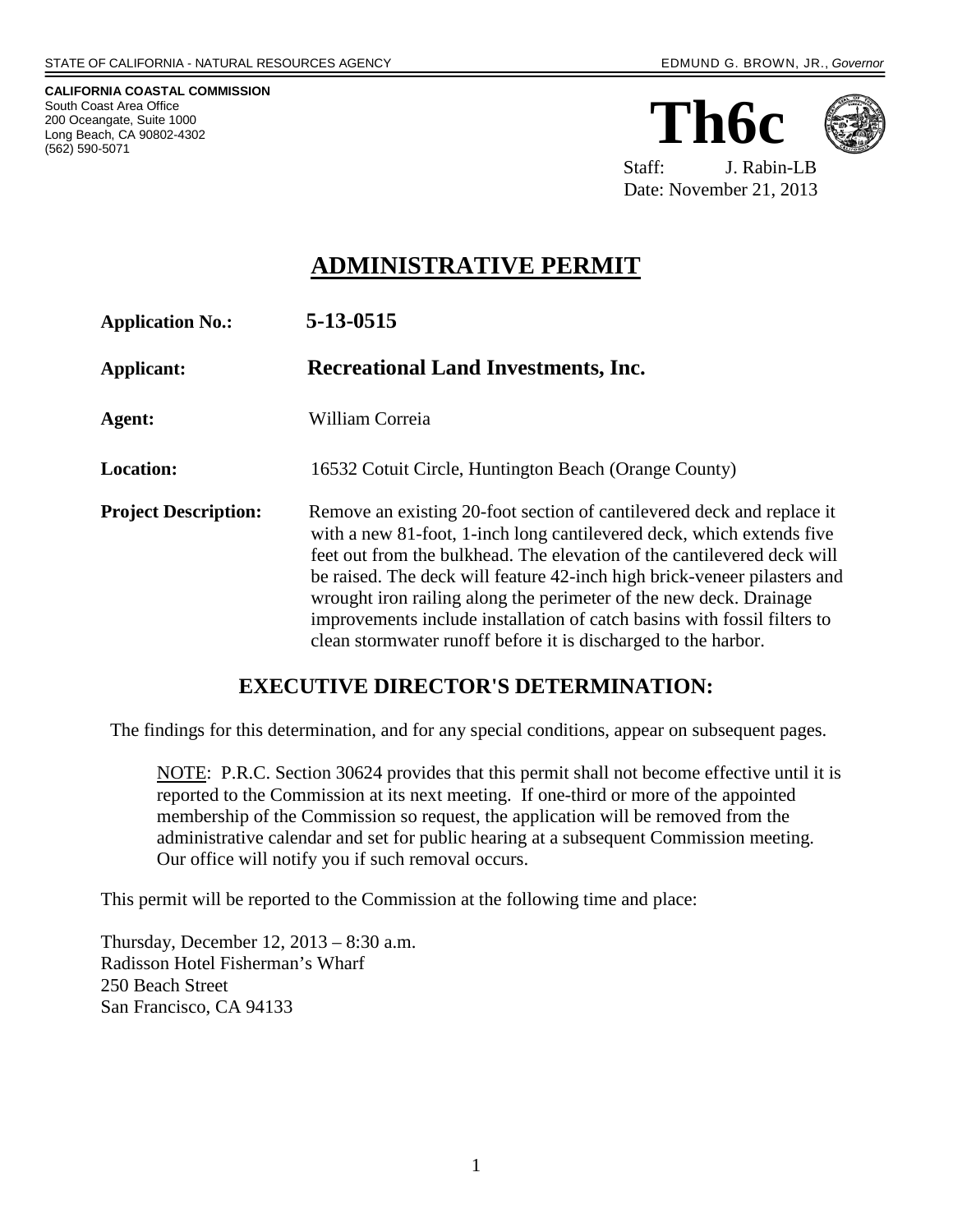#### IMPORTANT - Before you may proceed with development, the following must occur:

Pursuant to 14 Cal. Admin. Code Sections 13150(b) and 13158, you must sign the enclosed duplicate copy acknowledging the permit's receipt and accepting its contents, including all conditions, and return it to our office. Following the Commission's meeting, and once we have received the signed acknowledgement and evidence of compliance with all special conditions, we will send you a Notice of Administrative Permit Effectiveness.

#### **BEFORE YOU CAN OBTAIN ANY LOCAL PERMITS AND PROCEED WITH DEVELOPMENT, YOU MUST HAVE RECEIVED BOTH YOUR ADMINISTRATIVE PERMIT AND THE NOTICE OF PERMIT EFFECTIVENESS FROM THIS OFFICE.**

 CHARLES LESTER Executive Director

 By: Jeffrey Rabin Title: Coastal Program Analyst

## **STANDARD CONDITIONS:**

This permit is granted subject to the following standard conditions:

- 1. **Notice of Receipt and Acknowledgment.** The permit is not valid and development shall not commence until a copy of the permit, signed by the permittee or authorized agent, acknowledging receipt of the permit and acceptance of the terms and conditions, is returned to the Commission office.
- 2. **Expiration.** If development has not commenced, the permit will expire two years from the date on which the Commission voted on the application. Development shall be pursued in a diligent manner and completed in a reasonable period of time. Application for extension of the permit must be made prior to the expiration date.
- 3. **Interpretation.** Any questions of intent or interpretation of any term or condition will be resolved by the Executive Director or the Commission.
- 4. **Assignment.** The permit may be assigned to any qualified person, provided assignee files with the Commission an affidavit accepting all terms and conditions of the permit.
- 5. **Terms and Conditions Run with the Land.** These terms and conditions shall be perpetual, and it is the intention of the Commission and the permittee to bind all future owners and possessors of the subject property to the terms and conditions.

**SPECIAL CONDITIONS:** See page five and six.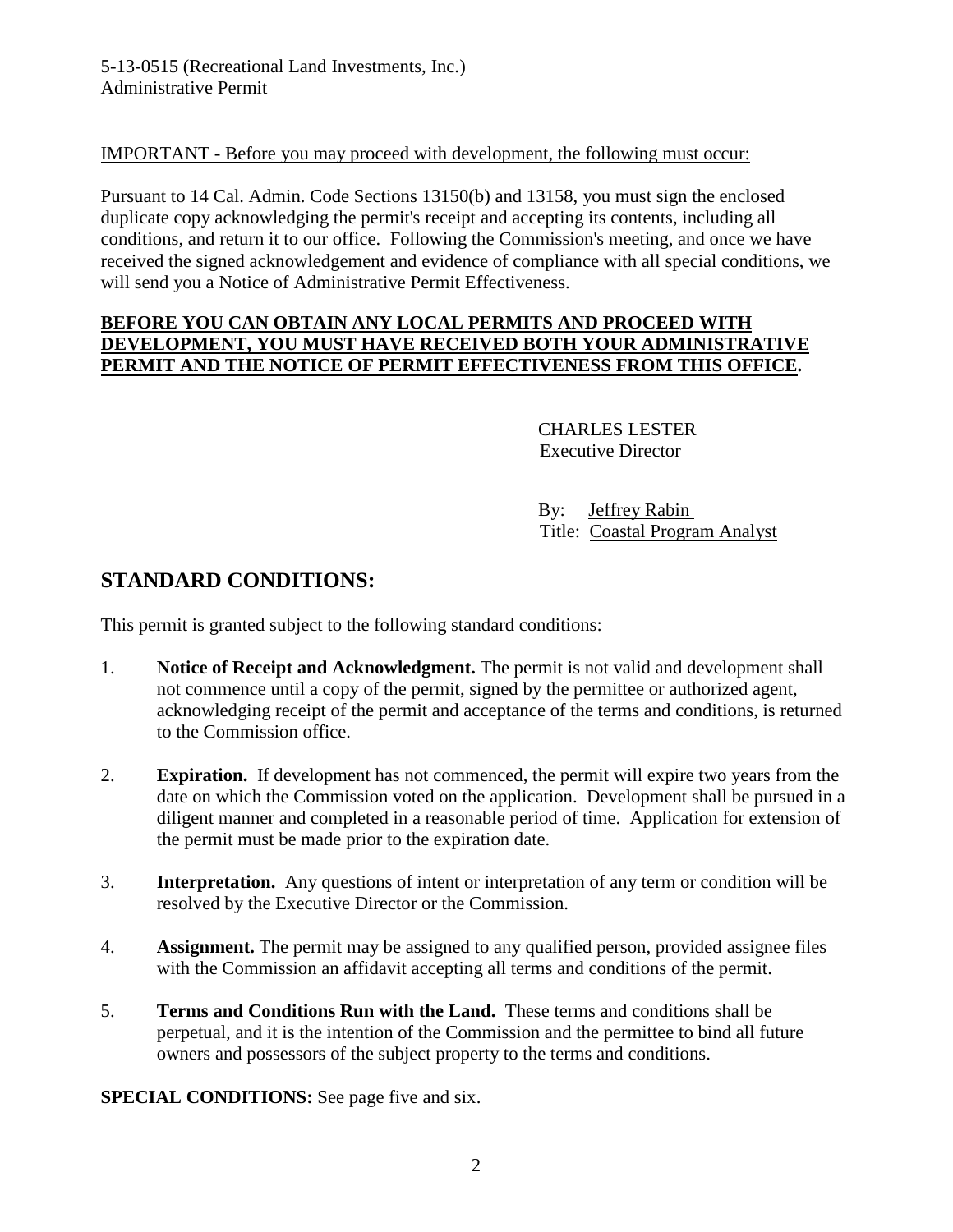#### **EXECUTIVE DIRECTOR'S DETERMINATION (continued):**

The Executive Director hereby determines that the proposed development is a category of development, which, pursuant to PRC Section 30624, qualifies for approval by the Executive Director through the issuance of an Administrative Permit. Subject to Standard and Special Conditions as attached, said development is in conformity with the provisions of Chapter 3 of the Coastal Act of 1976 and will not have any significant impacts on the environment within the meaning of the California Environmental Quality Act. If located between the nearest public road and the sea, this development is in conformity with the public access and public recreation policies of Chapter 3.

## **FINDINGS FOR EXECUTIVE DIRECTOR'S DETERMINATION:**

## **A. PROJECT DESCRIPTION**

The applicant proposes to remove an existing 20-foot-long section of cantilevered deck at 16532 Cotuit Circle, Huntington Beach. A new cantilevered deck with a total length of 81-feet 1-inch will be installed in its place. The new deck, like the existing one, would be cantilevered five feet beyond the bulkhead over the waters of Huntington Harbor. The total square footage of the cantilevered deck is approximately 411 square feet. The project includes construction of 42-inch high brickveneer pilasters and a wrought iron railing along the perimeter of the new deck.

The proposed deck is associated with the adjacent single family residential use. Most of the Huntington Harbor water frontage is developed with single family homes, many of which also have cantilevered decks and boat docks. Virtually the entire water frontage in Huntington Harbor is supported by bulkheads. The nearest public access in the area is at Humboldt Beach Park, approximately four-tenths of a mile northeast of the subject site and at Davenport Beach Park, approximately 1.2 miles southeast of the subject site. The proposed deck would be located above the waters of Huntington Harbor.

A drainage system is proposed to convey stormwater runoff from a series of deck drains to catch basins with fossil filters on the deck on the subject lot. The filtered runoff would then be discharged into the harbor. No products containing ammonia, sodium hypochlorite, chlorinated solvents, petroleum distillates or lye will be used on the deck; therefore, pollutants from those products will not drain to the harbor during or after construction. Construction will take place from the land side of the bulkhead, and no bottom disturbing activities are proposed.

In this area of Huntington Harbor, the water area is owned and administered by the City of Huntington Beach. A letter inviting the City of Huntington Beach to join as co-applicant was sent on November 12, 2013. A City staff member replied that the City did not wish to become a coapplicant. In addition, an approval in concept was received from the City. Furthermore, a special condition is imposed stating that the approval of a coastal development permit for the project does not waive any public rights or interest that exist or may exist on the property.

The subject site is located within the City of Huntington Beach, which has a certified Local Coastal Program. However, due to the project location seaward of the mean high tide line, the project is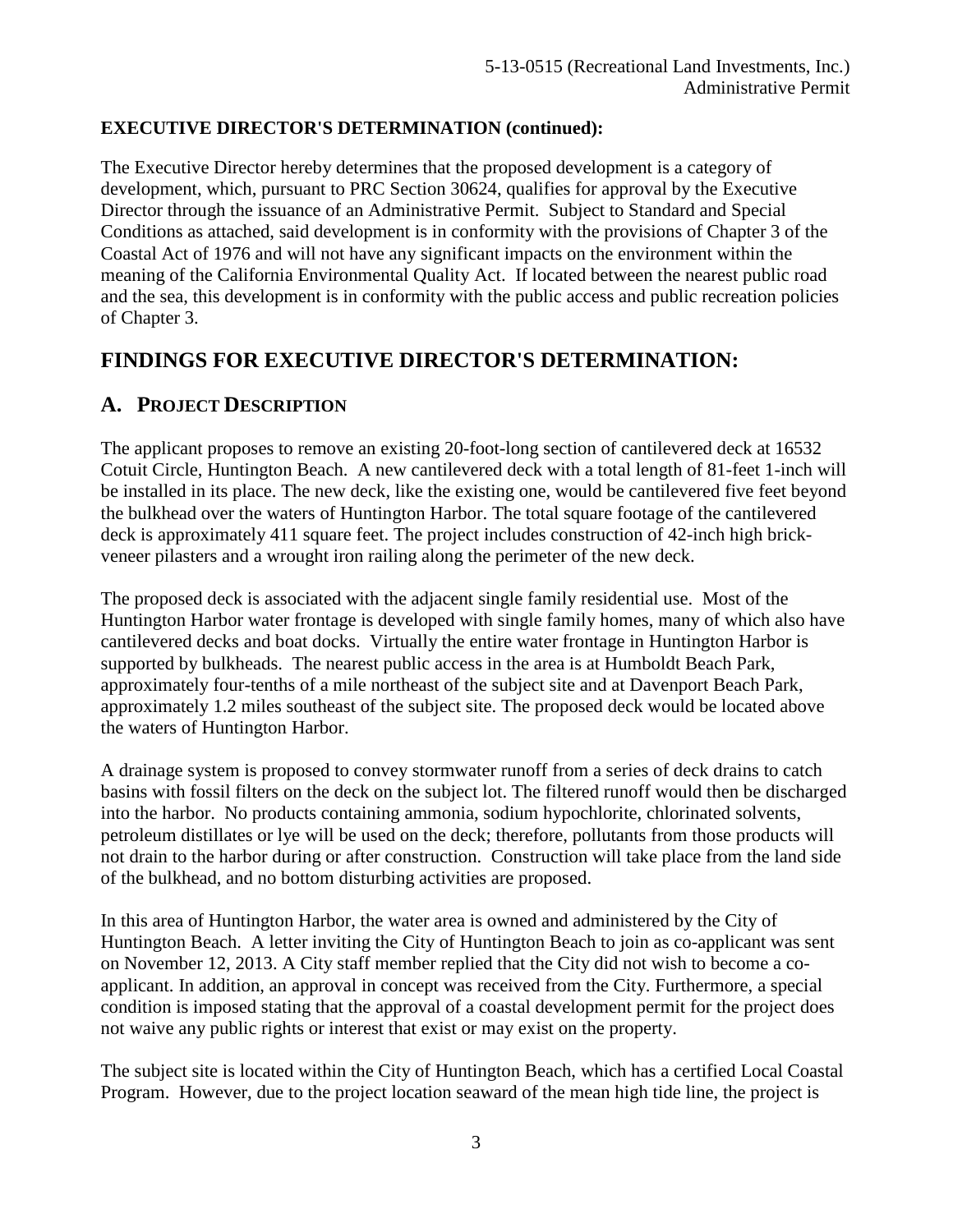5-13-0515 (Recreational Land Investments, Inc.) Administrative Permit

within an area of the Commission's retained permit jurisdiction. Nonetheless, the City's certified Local Coastal Program may be used as guidance. The land use designation at the site is Open Space – Water (OS – W). The site is zoned Open Space Water Recreation. The proposed development is consistent with the City's certified LCP, specifically with Implementation Plan Chapter 213 Open Space District, which allows private cantilevered decks abutting residential uses, and with Chapter 210, which provides standards for cantilevered decks in Huntington Harbor in the Open Space Water Recreation zone.

Most of the existing residences that front along the waters of Huntington Harbor have cantilevered decks. The proposed deck is similar in function to the other cantilevered decks associated with residential development within Huntington Harbor. The proposed development is consistent with past Commission actions in the area. Thus, as conditioned, the proposed deck will have no adverse impact on coastal access or resources in the project vicinity, and is consistent with the Chapter 3 policies of the Coastal Act.

#### **B. PUBLIC ACCESS**

The proposed development will not affect the public's ability to gain access to, and/or to use the coast and nearby recreational facilities. Therefore, the development, as conditioned, conforms with Sections 30210 through 30214, Sections 30220 through 30224, and 30252 of the Coastal Act.

## **C. WATER QUALITY**

The proposed development has a potential for a discharge of polluted runoff from the project site into coastal waters. The development, as proposed and as conditioned, incorporates design features to minimize the effect of construction and post construction activities on the marine environment. These design features include, but are not limited to, the appropriate management of equipment and construction materials, reducing runoff through the use of catch basins and fossil filters, the use of non-invasive, drought tolerant vegetation to reduce and treat the runoff discharged from the site, and for the use of post-construction Best Management Practices (BMPs) to minimize the project's adverse impact on coastal waters. Therefore, the Commission finds that the proposed development, as conditioned, conforms with Sections 30230 and 30231 of the Coastal Act regarding the protection of water quality to promote the biological productivity of coastal waters and to protect human health.

## **D. LOCAL COASTAL PROGRAM**

Coastal Act section 30604(a) states that, prior to certification of a local coastal program ("LCP"), a coastal development permit can only be issued upon a finding that the proposed development is in conformity with Chapter 3 of the Act and that the permitted development will not prejudice the ability of the local government to prepare an LCP that is in conformity with Chapter 3. An LCP for the City of Huntington Beach was effectively certified in March 1985. However, the proposed development is occurring within an area of the Commission's original permit jurisdiction, due to the project location seaward of the mean high tide line. Consequently, the standard of review is the Coastal Act and the City's LCP is used only as guidance. As conditioned, the proposed development is consistent with Chapter 3 of the Coastal Act and with the certified LCP for the area.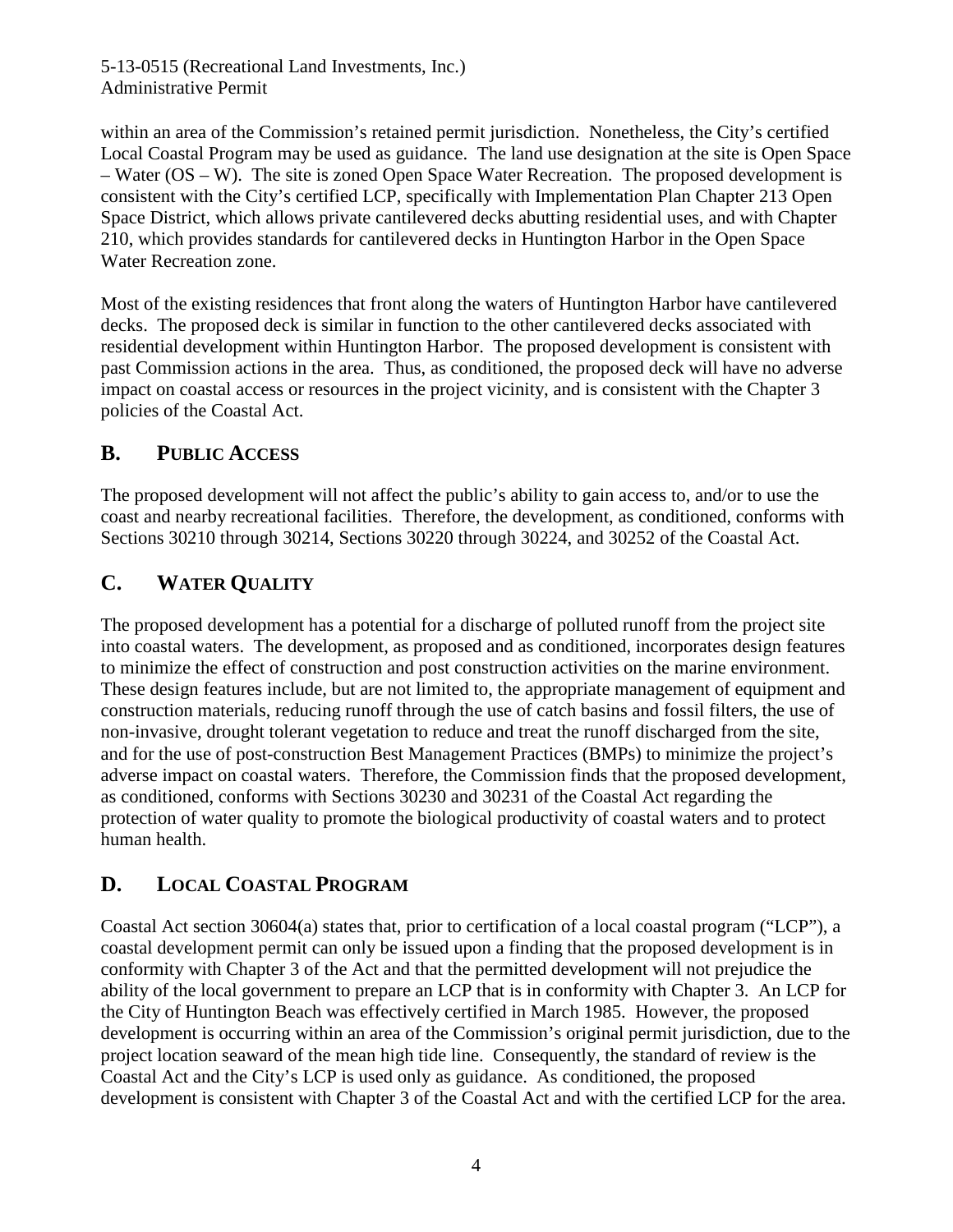## **E. CALIFORNIA ENVIRONMENTAL QUALITY ACT (CEQA)**

As conditioned, there are no feasible alternatives or additional feasible mitigation measures available that would substantially lessen any significant adverse effect that the activity may have on the environment. Therefore, the Commission finds that the proposed project, as conditioned to mitigate the identified impacts, is the least environmentally damaging feasible alternative and can be found consistent with the requirements of the Coastal Act to conform to CEQA.

## **SPECIAL CONDITIONS:**

This permit is granted subject to the following special conditions:

#### **1. Construction Responsibilities and Debris Removal.**

a. No construction materials, equipment, debris, or waste shall be placed or stored where it may be subject to wave, wind, or rain erosion and dispersion.

b. Any and all construction material shall be removed from the site within 10 days of completion of construction.

c. Machinery or construction materials not essential for project improvements shall not be allowed at any time in the intertidal zone.

d. If turbid conditions are generated during construction a silt curtain shall be utilized to control turbidity.

e. Floating booms shall be used to contain debris discharged into coastal waters and any debris discharged shall be removed as soon as possible but no later than the end of each day. f. Non buoyant debris discharged into coastal waters shall be recovered by divers as soon as possible after loss.

**2. Water Quality - Maintenance of Structural and/or Treatment Control BMPs** The permittee shall comply with the following requirements related to proposed structural and/or treatment control Best Management Practices (BMPs):

A. All structural and/or treatment control BMPs shall be designed, installed, and maintained for the life of the project in accordance with well-recognized and accepted design principles and guidelines, such as those contained in the California Stormwater Quality Association Best Management Practice Manuals;

B. All BMP traps/separators and/or filters shall be, at a minimum, inspected and cleaned/repaired or otherwise maintained in accordance with the following schedule: (1) prior to the start of the winter storm season, no later than October 15th each year, (2) inspected monthly thereafter for the duration of the rainy season (October 15th -April 30), and cleaned/maintained as necessary based on inspection and, (3) inspected and maintained where needed throughout the dry season;

C. Debris and other water pollutants removed from structural BMP(s) during clean out shall be contained and disposed of in a proper manner;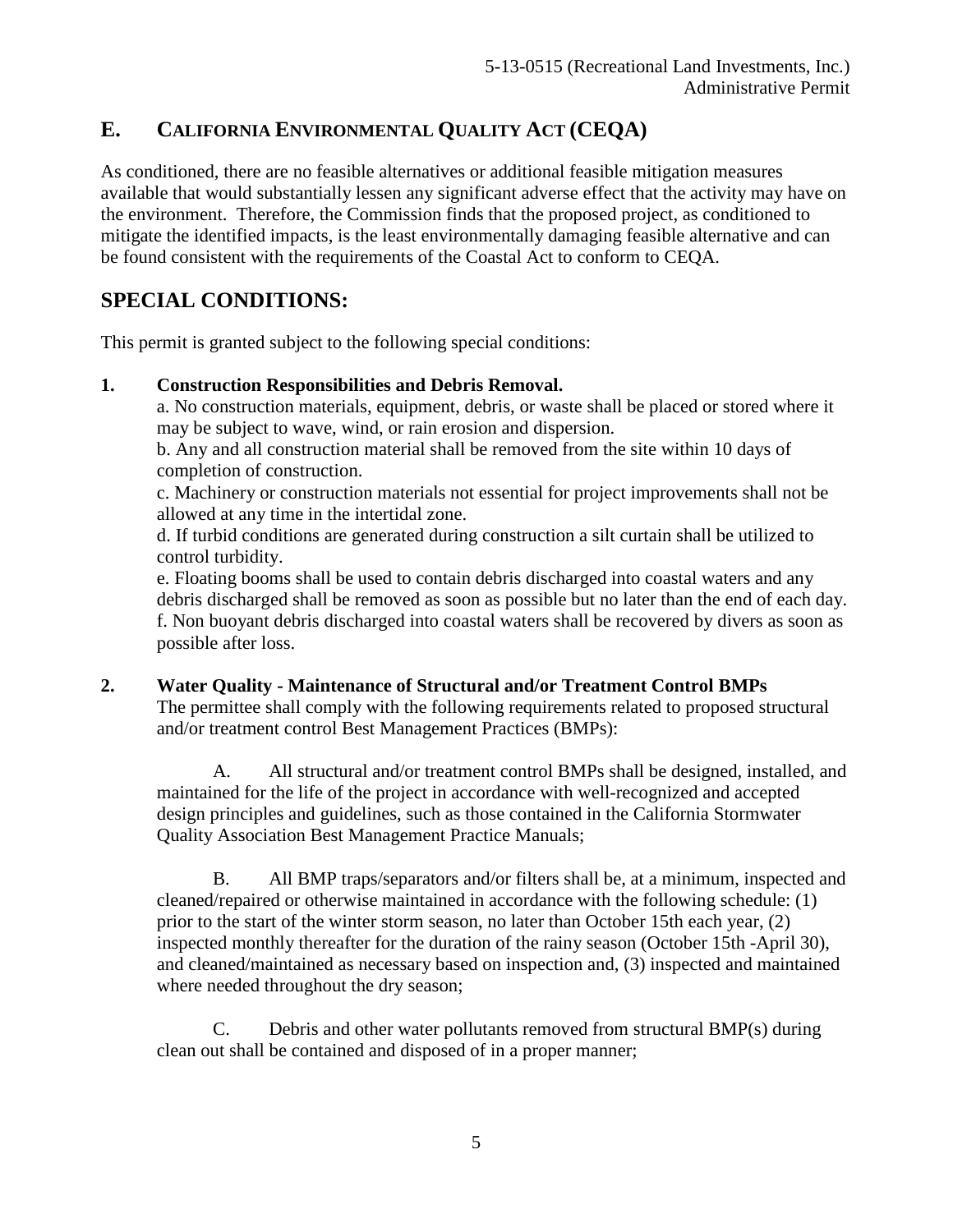5-13-0515 (Recreational Land Investments, Inc.) Administrative Permit

> D. It is the permittee's responsibility to maintain the drainage system and the associated structures and BMPs according to manufacturer's specifications.

**3. Public Rights.** The Coastal Commission's approval of this permit shall not constitute a waiver of any public rights that exist or may exist on the property. The permittee shall not use this permit as evidence of a waiver of any public rights that may exist on the property.

#### **ACKNOWLEDGMENT OF PERMIT RECEIPT/ACCEPTANCE OF CONTENTS:**

I/We acknowledge that I/we have received a copy of this permit and have accepted its contents including all conditions.

\_\_\_\_\_\_\_\_\_\_\_\_\_\_\_\_\_\_\_\_\_\_\_\_\_\_\_\_ \_\_\_\_\_\_\_\_\_\_\_\_\_\_\_\_\_\_\_\_\_\_ Applicant's Signature Date of Signing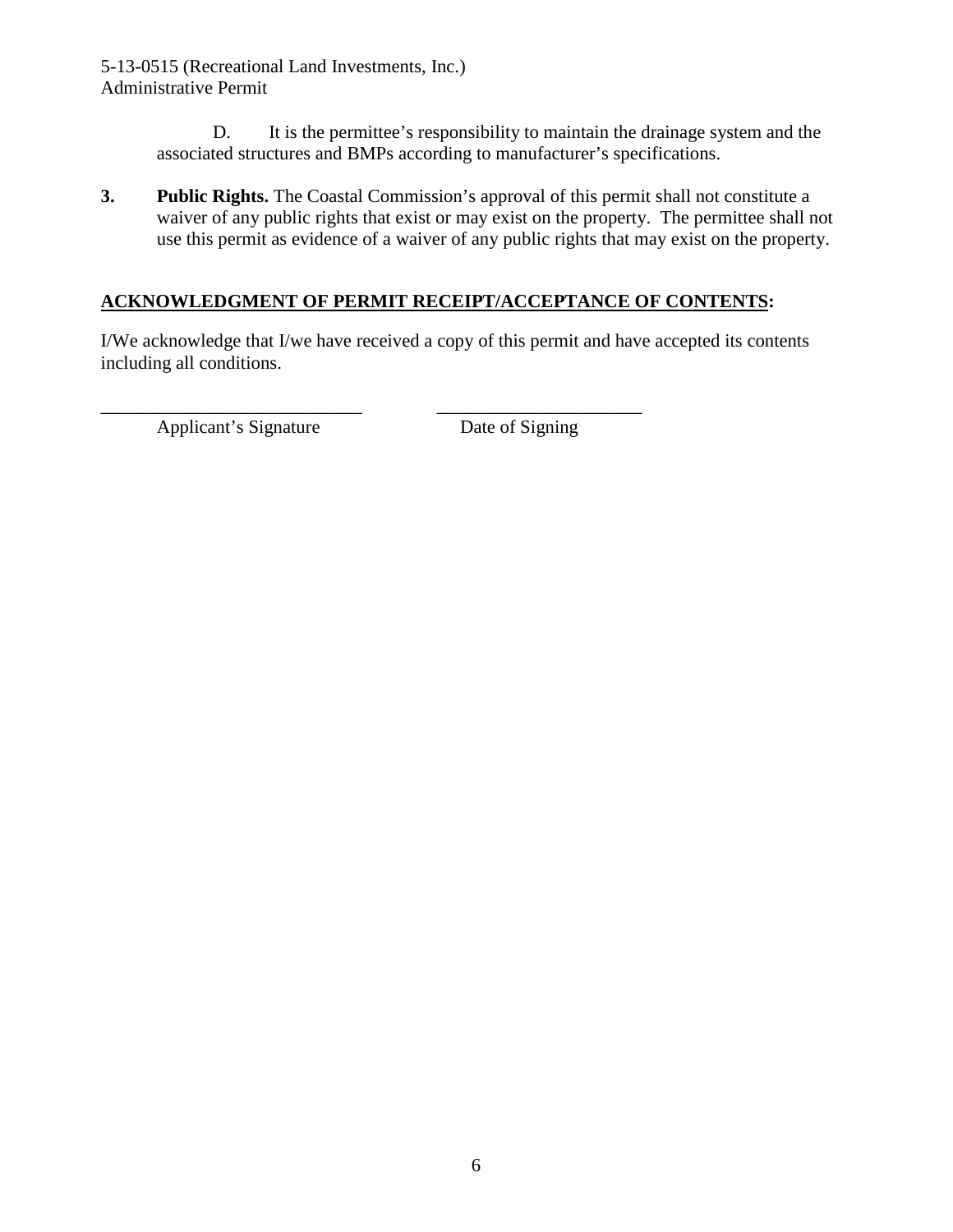# **16532 Cotuit Circle, Huntington Beach CDP 5-13-0515 Exhibit 1**

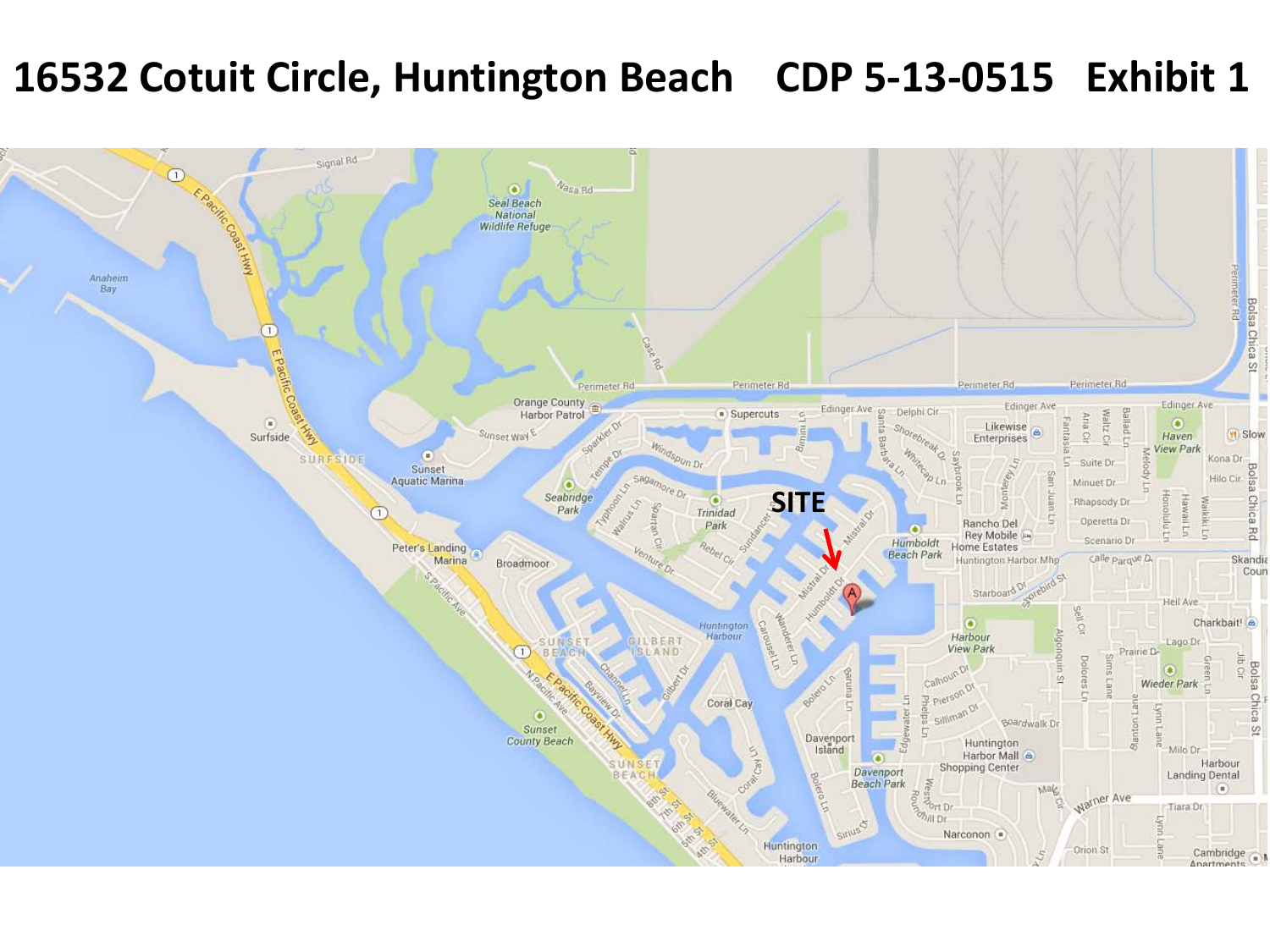## **16532 Cotuit Circle, Huntington Beach CDP 5-13-0515 Exhibit 2**